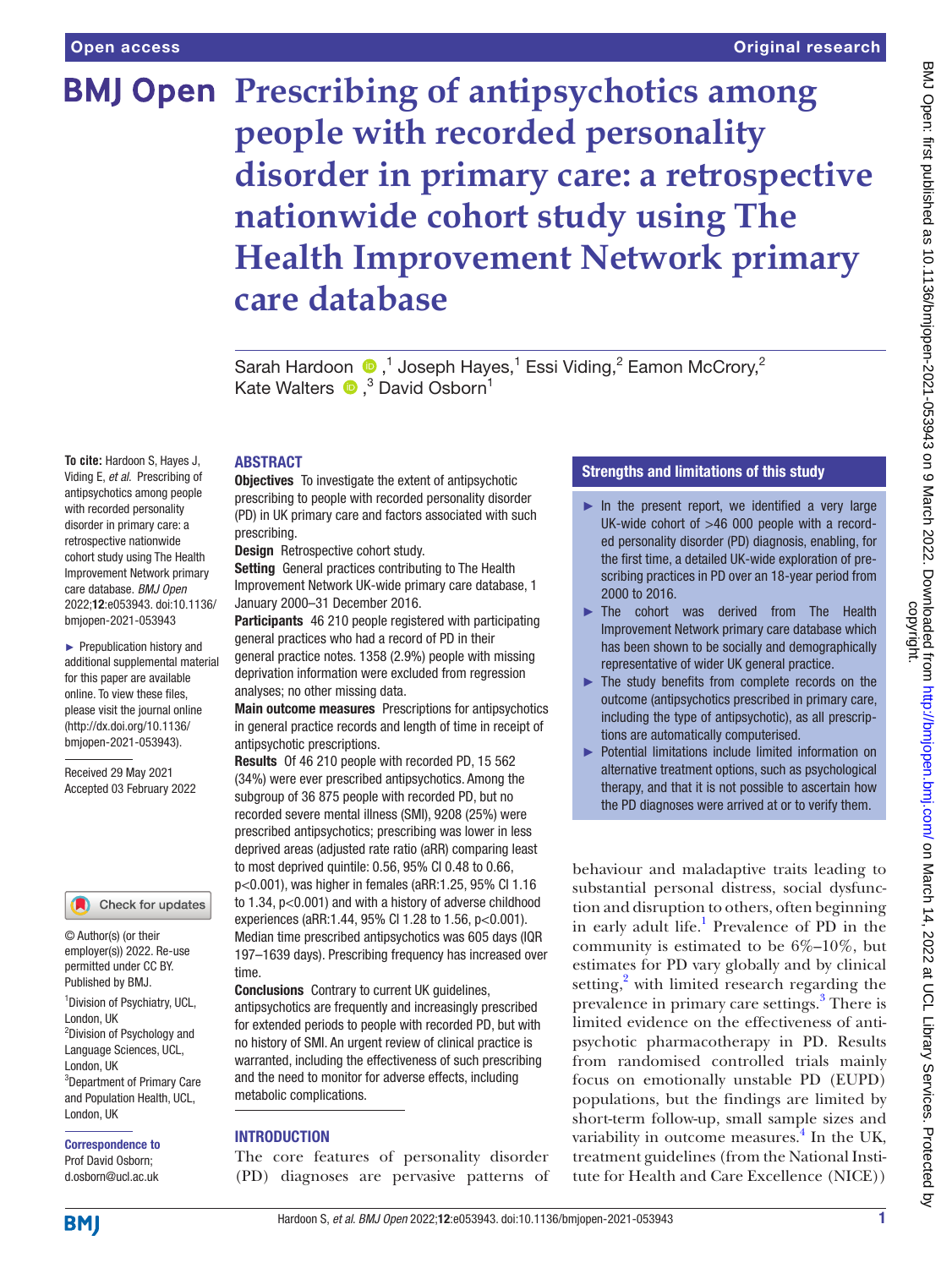exist for EUPD and dissocial PD. For both diagnoses it is recommended that 'drug treatment should not be used', apart from short-term sedating medication during crises in EUPD. $5$  This is echoed by guidelines for EUPD from Australia's National Health and Medical Research Council.<sup>[6](#page-10-5)</sup> Conversely, the American Psychiatric Association recommends targeted pharmacotherapy for PD: antidepressant medication for affective instability, mood stabilisers for impulsive aggression and antipsychotics for cognitive-perceptive disturbance.<sup>[7](#page-10-6)</sup> Cochrane reviews find no evidence for the efficacy of antidepressant medication, but some evidence that mood stabilisers may reduce affective dysregulation and impulsive–aggression and that antipsychotic medication may improve cognitive–percep-tual symptoms and affective dysregulation in PD.<sup>[8](#page-10-7)</sup> Despite this mixed evidence, and counter to the NICE guidelines, there is some limited data suggesting that psychotropic prescribing for PD is occurring in the UK mental health service setting.<sup>[9](#page-10-8)</sup> There is an urgent need to ascertain the wider extent and duration of psychotropic prescribing in PD. There is a particular concern regarding the prescribing of antipsychotics given their adverse event profile, including metabolic and cardiovascular risks.<sup>10</sup> Further, the characteristics of individuals prescribed psychotropic medications need to be determined to understand who may be most likely to receive these medications. For example, females are more likely than males to be diagnosed with borderline or EUPD and there is a high prevalence of adverse childhood experiences among those with EUPD.<sup>11</sup> Yet it is not known whether patients of particular gender, PD diagnosis or life history are more likely to receive antipsychotic medication. Time trends in antipsychotic prescribing for PD have not been examined and may be important, as UK mental health services and social care provision have been negatively affected by economic austerity.[12](#page-11-2) This study aimed to determine how frequently antipsychotics are prescribed for people with a diagnosis of PD in UK primary care as well as factors associated with this prescribing. The three main aims of the study were: (1) To quantify the prevalence and duration of antipsychotic prescribing among patients with a record of PD, particularly those without any diagnostic record of severe mental illness (SMI); (2) To determine whether gender, age, area level deprivation, mental health comorbidities, category of PD diagnosis or a recorded history of adverse childhood experiences affect the likelihood of being prescribed antipsychotics and (3) To examine time trends in prescribing of antipsychotics.

#### **METHODS**

#### Study design

Retrospective nationwide cohort study.

#### Data source

We used data from The Health Improvement Network (THIN) primary care database, which is a clinical database comprising, at time of analysis, computerised anonymised BMJ Open: first published as 10.1136/bmjopen-2021-053943 on 9 March 2022. Downloaded from http://bmjopen.bmj.com/ on March 14, 2022 at UCL Library Services. Protected by<br>copyright. BMJ Open: first published as 10.1136/bmjopen-2021-053943 on 9 March 2022. Downloaded from <http://bmjopen.bmj.com/> on March 14, 2022 at UCL Library Services. Protected by

patient records retrieved from 744 member general practices across the UK, corresponding to approximately  $6\%$  of the UK population.<sup>13</sup> Patient records are longitudinal, including all information recorded by the general practitioner (GP) from when the patient registered with the member practice until the date the practice last contributed data to THIN or the patient left the practice. Records for a patient are linked via an anonymised patient identifier.

The database includes all diagnoses, symptoms and other health data (blood tests, health indicators) recorded by the GP in the patient's computerised records, as well as all prescriptions issued. Diagnoses, symptoms and other health information in THIN are coded using the Read code clinical classification system.<sup>14</sup> The database has been shown to be socially and demographically representative of the UK general practice population. $^{13}$ 

#### Study population

From the THIN database population, we identified the smaller study population (our PD cohort) comprising people registered with a participating THIN general practice for at least some part of the period 2000–2016, who had a record in their general practice notes at any time during or prior to this period of a diagnosis of PD (specific or non-specific), identified via the presence of a Read code indicative of a PD diagnosis. A list of relevant Read codes was developed using established search techniques $15$  and with reference to International Classification of Diseases (ICD-10) chapters F60–F61. The diagnostic list was verified by a clinician (JH). The complete Read code list is provided in [online supplemental table 1](https://dx.doi.org/10.1136/bmjopen-2021-053943). All permanently registered patients were included from the date the general practice reached previously defined, established data quality thresholds: acceptable mortality rate date $16$  and acceptable computer usage date.<sup>17</sup>

PD Read codes were categorised in line with current versions of the ICD-10 and the Diagnostic and Statistical Manual of Mental Disorders-5 as: paranoid, schizoid, dissocial, EUPD (including borderline), histrionic, anankastic, anxious/avoidant, dependent and other (chiefly comprising codes for non-specific PD, but also including diagnoses such as eccentric, Haltlose, immature, narcissistic, masochistic, passive-aggressive and mixed). Where an individual had more than one type of specific PD record, the most recent record was assigned as their diagnosis.

#### **Outcomes**

The primary outcome was a prescription for antipsychotic medication in the individual's primary care records, any time after the initial PD diagnosis. We included all first generation and second generation antipsychotics in British National Formulary chapters 4.2.1; 4.2.2 (listed in [online supplemental table 2\)](https://dx.doi.org/10.1136/bmjopen-2021-053943).

It is not possible to ascertain from THIN records whether a prescription that was issued was actually dispensed or used by the individual. Therefore, we also included an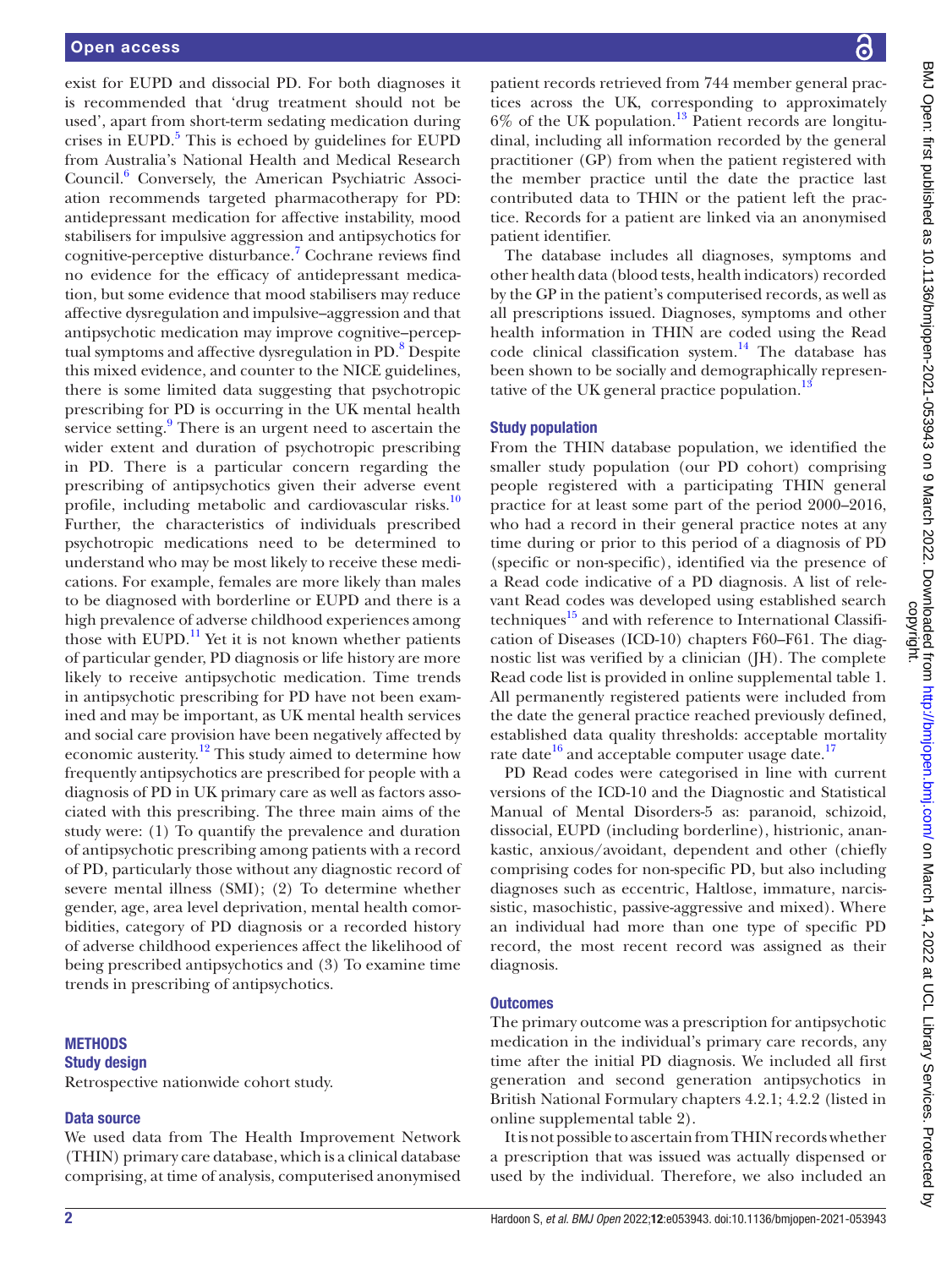outcome of at least two consecutive prescriptions being issued fewer than 84 days apart as a likely indication that the first prescription had been used (corresponds to 3×28 days, a common period for which longer-term medicines are issued in UK primary care).

We also determined the length in days of continuous antipsychotic treatment. A continuous treatment period was defined as repeat prescriptions for antipsychotics no more than 84 days apart. The length of a continuous treatment period was then calculated from the date of the first prescription in the period to date of last prescription +84 days.

## Follow-up period

PD cohort entry was defined as the latest date of: registration at the general practice, the established practice acceptable mortality rate date, $16$  the established practice acceptable computer usage date, $17$  date of first PD diagnosis record, or 1 January 2000. End of follow-up for an individual was the earliest of: date of death, date patient transferred out of practice, latest date practice contributed data to THIN, or 31 December 2016.

## **Covariates**

Antipsychotic prescribing was explored according to the following sociodemographic characteristics: gender, age and Townsend score for area-level social deprivation for the area (postcode) in which the individual lived (grouped into quintiles).<sup>[18](#page-11-8)</sup> The Townsend score incorporates four variables: percentage of adults unemployed, percentages non-car ownership, percentage non-home ownership and percentage overcrowded households.

We extracted data regarding comorbid mental health conditions defined as: (SMI, including schizophrenia, bipolar disorder and other non-organic psychotic illness)[,19](#page-11-9) depression, anxiety, phobia, hypochondria, obsessive–compulsive disorder, other neurosis, eating disorder, post-traumatic stress disorder. Each of these conditions were identified by the presence of a Read code at any time, using lists of Read codes developed through established techniques, with reference to relevant ICD chapters and verified by clinician (JH).

The presence of recorded adverse childhood experiences was identified from records with Read codes specifically relating to: contact with social services, child protection procedures, child on at risk register, child-atrisk case conference, out-of-home care or codes corresponding to items in the Centers for Disease Control and Prevention short adverse childhood experiences tool, $20$ that is; direct reference to childhood maltreatment (physical or emotional abuse or neglect), or direct reference to household dysfunction (such as parental substance misuse). Codes included were either (1) codes recorded in childhood (when individual  $\langle 17 \rangle$  years) or (2) codes recorded during adulthood indicative of a history of the above in childhood. The code list was based on previous work examining recording of childhood maltreatment in  $THIN.<sup>21</sup>$  $THIN.<sup>21</sup>$  $THIN.<sup>21</sup>$ 

# Patient and public involvement

A group of service users was established in conjunction with the McPin Foundation, called the Pathfinder Data Science Patient and Public Involvement Group. Through regular meetings over the course of the study, members of the group were involved in the design, conduct and reporting plans for our research.

## Statistical analysis

We first determined the percentages of people: (1) receiving at least one antipsychotic prescription and (2) at least two antipsychotic prescriptions fewer than 84 days apart. We also determined percentages of people with a continuous treatment periods of at least (1) 6 months, (2) 1 year, (3) 3 years and (4) 5 years. Percentages were computed for the whole sample and then by: gender, age (in 10-year age bands), Townsend deprivation quintile, diagnostic category of PD, recorded mental health comorbidity and whether an individual had a recorded history of adverse childhood experiences. Analyses were stratified by whether patients ever had an additional recorded diagnosis of SMI. For the continuous treatment periods percentages calculations, the study sample was restricted to only individuals who had at least that length of follow-up in the database (6 months, 1 year, 3 years or 5 years).

We then used univariable and multivariable Poisson regression, with follow-up time for individuals as an offset, to estimate rate ratios for antipsychotic prescribing, to take account of differing follow-up times for individuals in the study. Rates were computed as total people receiving a prescription/ total follow-up time for people in each covariate category. Regressions were stratified by ever receiving a diagnosis of SMI. Multilevel Poisson models were used, with individuals nested in general practices, to account for potential clustering of individuals in general practices and clustering of prescribing practices within general practices.

Time trends in antipsychotic prescribing were determined as yearly prevalence estimates of antipsychotic prescriptions: namely the number within the sample with at least one antipsychotic prescription in that year/ number of the sample present in the database that year.

We calculated the median and IQR of length of longest continuous treatment period for all antipsychotics and for individual agents. The numbers of individuals receiving at least one prescription for individual agents were also computed.

We carried out two sensitivity analyses using different definitions of adverse childhood experiences. In the first sensitivity analysis, we restricted the definition of adverse childhood experiences to a record (current or retrospective) of contact with social services before age 17 years. In the second sensitivity analysis, we only included people with primary care data available from childhood (from at least age 11 years), to enable capture of adverse childhood experiences as recorded during childhood, rather than historically.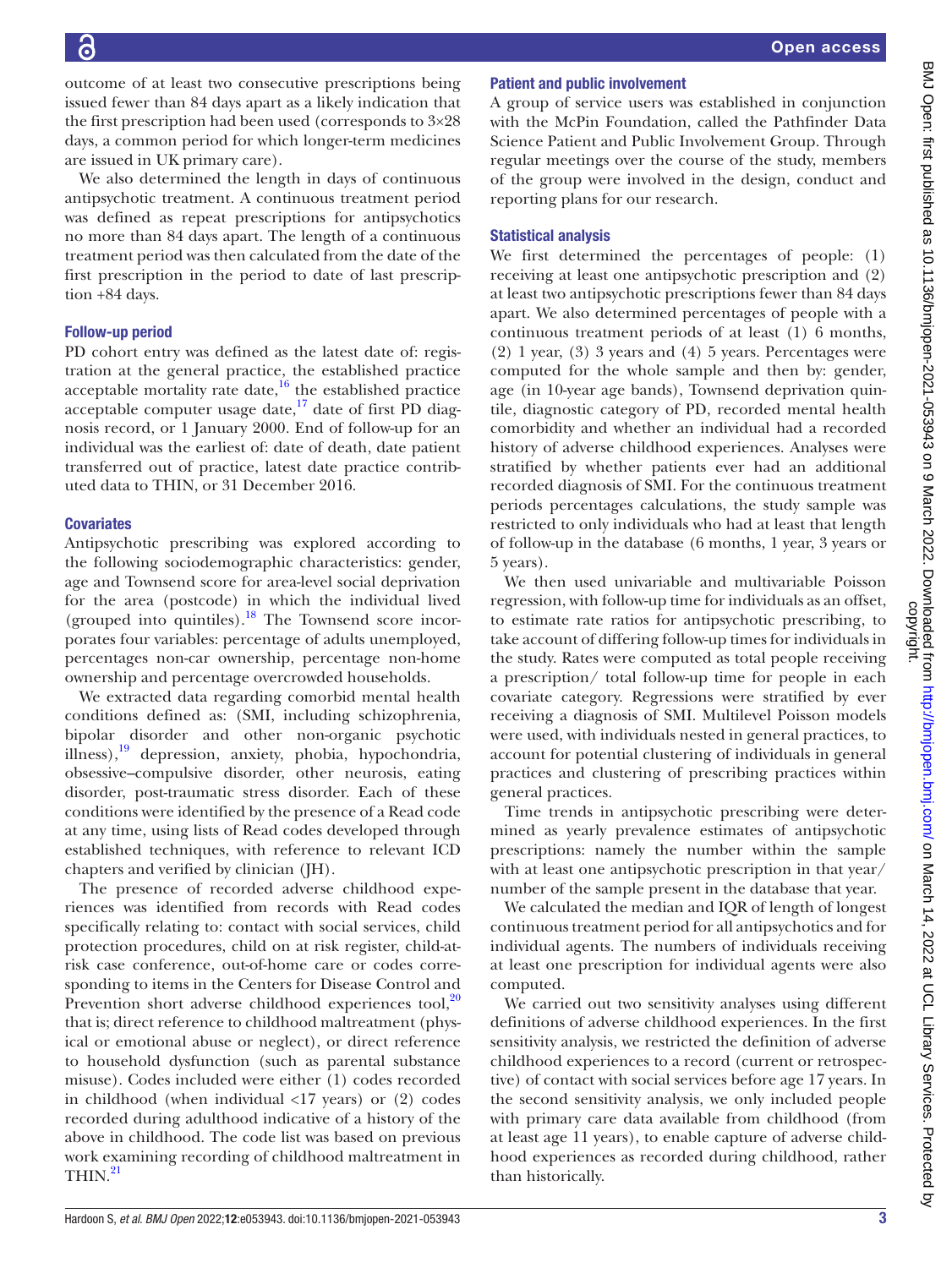Stata (V.14) was used for all analyses.

#### **RESULTS**

The Personality Disorder cohort comprised 46 210 people who had a record of PD in their general practice notes. Median duration in the study was 3.2 years (IQR 1.1–8.0 years). Just over half the PD cohort were female (23 528, 51%), and the average age at study entry was 43 years ([table](#page-4-0) 1). The PD cohort had greater levels of deprivation relative to the general population, with 11 928 (26%) of people living in areas within the most deprived quintile, and 5523 (12%) in the least deprived quintile. The most commonly recorded diagnostic category of PD was EUPD recorded among 12 300 people (27% of the PD cohort), followed by anankastic (3648, 8%). However, 20 147 (44%) of the PD cohort had only non-specific PD records including primarily 14 321 (31%) with Read code E21.00 'PD' and 4676 (10%) with Read code E21z.00 'PD NOS (Not Otherwise Specified)' ([online supplemental table](https://dx.doi.org/10.1136/bmjopen-2021-053943) [1\)](https://dx.doi.org/10.1136/bmjopen-2021-053943). A record of ever being diagnosed with an SMI was present in 9335 people (20% of the PD cohort), while 34 522 (75%) and 23 595 (51%) had records of depression and anxiety respectively. A history of adverse childhood experiences was recorded for 4742 people (10%) in the PD cohort.

#### Prevalence of antipsychotic prescribing

One-third of the PD cohort of people with recorded diagnosis of PD were prescribed antipsychotics at least once after their first PD record (15 562, 34%, [table](#page-6-0) 2). The majority of those prescribed antipsychotics (9208, 59%) in the PD cohort had no record of SMI to explain the prescribing. Indeed, restricting the PD cohort to 36 875 individuals with recorded PD but no record of SMI, one quarter (9208, 25%) had been prescribed antipsychotics

Percentages of people in the PD cohort prescribed antipsychotics by gender, age, deprivation, mental health comorbidity, type of PD and recorded history of adverse childhood experiences, are shown in [table](#page-6-0) 2. Among those with recorded PD but without recorded SMI, prescribing of antipsychotics was higher among females than males (5294 out of 18 882, 28% vs 3914 out of 17 993, 22%) and highest among those aged 20–34 years and over 75 years, compared with other age groups. Prescribing increased with deprivation, from 19% (894 out of 4630) in the least deprived quintile to 29% (2698 out of 9235) in the most deprived quintile. There was some variation in prescribing according to diagnostic category of PD, with prescribing highest among those with record of EUPD (3723 out of 9709, 38%), followed by paranoid PD (333 out of 1007, 33%). Those who had a recorded history of adverse childhood experiences in their GP record were more likely to be prescribed antipsychotics than those who did not (1184 out of 3796, 31% vs 8024 out of 33 079, 24%).

Adjusted and unadjusted rate ratios (aRR) comparing rates of prescribing of antipsychotics for different levels of the sociodemographic characteristics, are shown in

[table](#page-8-0) 3. The differences in prescribing of antipsychotics by gender, age, and deprivation, type of PD and record of adverse childhood experience all remained significant after adjustment in the group with no additional record of SMI. The aRR comparing women to men was 1.25 (95% CI 1.16 to 1.34,  $p<0.001$ ). The aRR comparing those over 75 years to those aged 35–44 years was 2.02 (95% CI 1.75 to 2.34,  $p<0.001$ ). The aRR comparing the least to most deprived areas was  $0.56$  (95% CI 0.48 to 0.66, p<0.001). Rates for all diagnostic categories of PD were statistically significantly lower than for EUPD with aRRs relative to EUPD of between 0.19 (95% CI 0.15 to 0.23,  $p<0.001$ ) for anankastic PD and 0.63 (95% CI 0.53 to 0.74, p<0.001) for paranoid PD. The aRR comparing history to no history of adverse childhood experiences was 1.41 (95% CI 1.28 to  $1.56, p<0.001$ ).

#### Time trends

[Figure](#page-9-0) 1 presents for each calendar year, the percentage of people in the PD cohort prescribed at least one antipsychotic in that year. The percentage of people receiving prescriptions increased over time: Of 6465 individuals who were present in the PD cohort in 2000, 1129 (17%) received antipsychotics in that year. Of 10 399 individuals present in the PD cohort in 2016, 2755 (26%) received antipsychotics [\(figure](#page-9-0) 1). Among those without a record of SMI, prescribing increased from 9% (484 out of 5268) in 2000 to 19% (1567 out of 8451) in 2016.

#### Duration of antipsychotic treatment in PD

The median duration of continuous prescriptions of antipsychotics was 605 days (IQR 197–1639 days). Among those with no recorded SMI, the median duration of continuous treatment was 439 days (IQR 150–1218 days). For each of these results, we only assessed the longest period of treatment for each individual.

Among the total PD cohort of 46 210 people, 13 898 (30%) received at least two consecutive antipsychotic prescriptions within 84 days, and substantial numbers were prescribed antipsychotics over at least 6 months (11 906 out of 40 850 present for at least 6 months, 29%), 1 year (9588 out of 35 794, 27%), 3 years (5492 out of 24 081, 23%) and 5 years (3529 out of 17 588, 20%) ([online](https://dx.doi.org/10.1136/bmjopen-2021-053943)  [supplemental table 3](https://dx.doi.org/10.1136/bmjopen-2021-053943)). Among the subgroup of individuals without recorded SMI, 22% (7925 out of 36 875) received at least two consecutive prescriptions within 84 days, and many were prescribed antipsychotics for more than 6 months (6548 out of 32 569, 20%), 1 year (4997 out of 28 576, 18%), 3 years (2538 out of 19 340, 13%) and 5 years (1485 out of 14 203, 11%).

#### Individual antipsychotics agents

The most commonly prescribed antipsychotics in the PD cohort were Quetiapine (prescribed to 37%; 5819 of 15 562 individuals in receipt of antipsychotics), olanzapine (prescribed to 27%; 4269) and risperidone (22%; 3399) [\(online supplemental table 2\)](https://dx.doi.org/10.1136/bmjopen-2021-053943). Similarly, among those without any record of SMI the three most commonly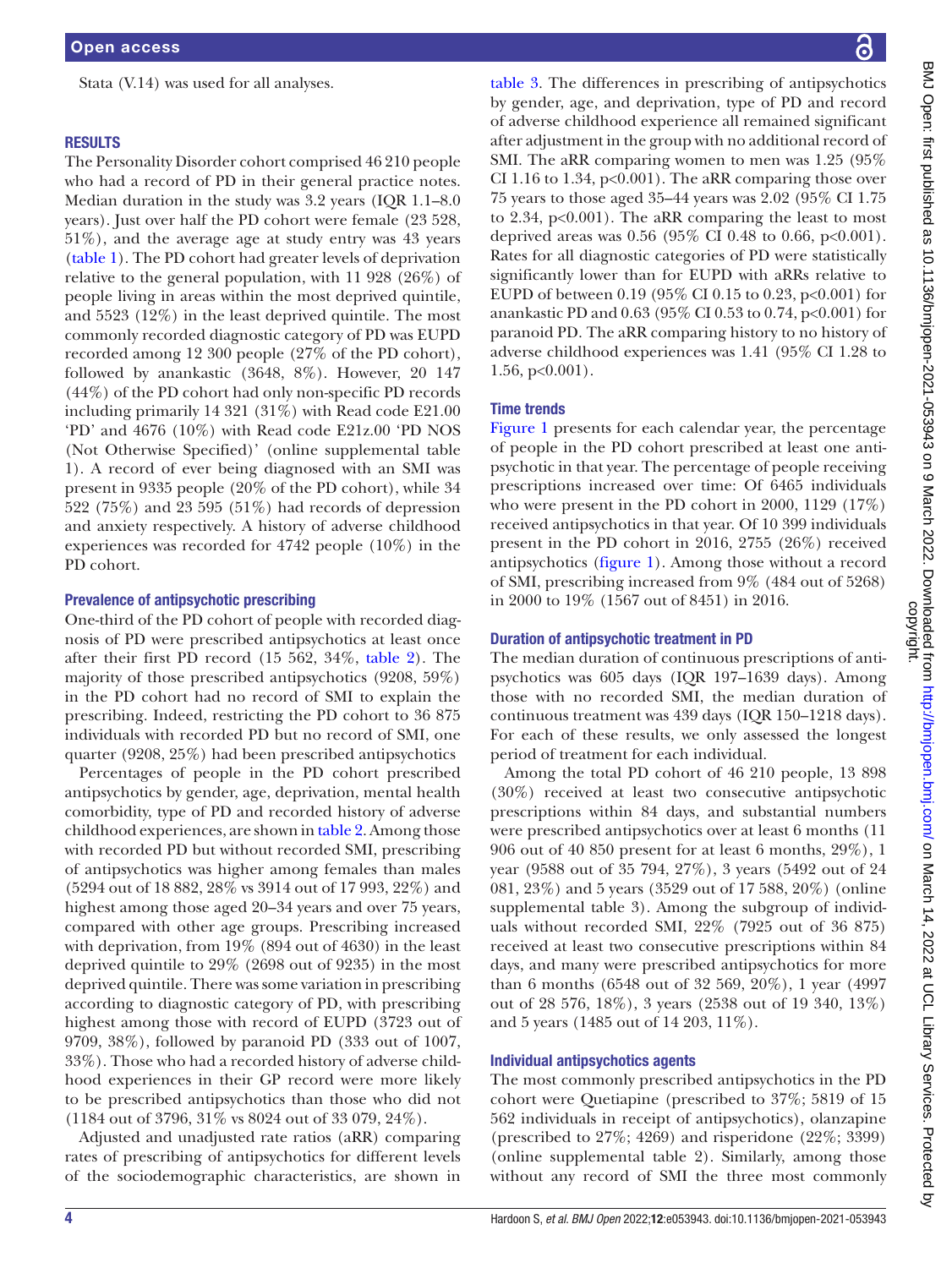<span id="page-4-0"></span>

| Baseline characteristics of study cohort<br>Table 1 |                |                       |                            |
|-----------------------------------------------------|----------------|-----------------------|----------------------------|
|                                                     | All (n=46 210) | Recorded SMI (n=9335) | No recorded SMI (n=36 875) |
|                                                     | Mean (SD)      | Mean (SD)             | Mean (SD)                  |
| Age at study entry*, years                          | 42.65 (16.39)  | 43.37 (15.24)         | 42.47 (16.66)              |
|                                                     | N(%            | N(%                   | N(%                        |
| Gender                                              |                |                       |                            |
| Men                                                 | 22 682 (49.1)  | 4689 (50.2)           | 17 993 (48.8)              |
| Women                                               | 23 528 (50.9)  | 4646 (49.8)           | 18 882 (51.2)              |
| Age, years                                          |                |                       |                            |
| $0 - 15$                                            | 384(0.8)       | 6(0.1)                | 378(1.0)                   |
| $15 - 19$                                           | 1729 (3.7)     | 179 (1.9)             | 1550 (4.2)                 |
| $20 - 24$                                           | 4482 (9.7)     | 707 (7.6)             | 3775 (10.2)                |
| $25 - 29$                                           | 5089 (11.0)    | 1004 (10.8)           | 4085 (11.1)                |
| $30 - 34$                                           | 5312 (11.5)    | 1178 (12.6)           | 4134 (11.2)                |
| $35 - 39$                                           | 5541 (12.0)    | 1291 (13.8)           | 4250 (11.5)                |
| $40 - 44$                                           | 5251 (11.4)    | 1214 (13.0)           | 4037 (10.9)                |
| $45 - 49$                                           | 4379 (9.5)     | 1002 (10.7)           | 3377 (9.2)                 |
| $50 - 54$                                           | 3802 (8.2)     | 783 (8.4)             | 3019 (8.2)                 |
| $55 - 59$                                           | 3053(6.6)      | 596 (6.4)             | 2457 (6.7)                 |
| $60 - 64$                                           | 2335(5.1)      | 469 (5.0)             | 1866 (5.1)                 |
| 65-69                                               | 1657 (3.6)     | 311(3.3)              | 1346 (3.7)                 |
| $70 - 74$                                           | 1152(2.5)      | 214(2.3)              | 938(2.5)                   |
| 75-100                                              | 2044 (4.4)     | 381(4.1)              | 1663 (4.5)                 |
| Townsend deprivation score                          |                |                       |                            |
| 1 (least deprived)                                  | 5523 (12.0)    | 893 (9.6)             | 4630 (12.6)                |
| $\overline{c}$                                      | 6700 (14.5)    | 1144 (12.3)           | 5556 (15.1)                |
| 3                                                   | 9047 (19.6)    | 1762 (18.9)           | 7285 (19.8)                |
| 4                                                   | 11 654 (25.2)  | 2563 (27.5)           | 9091 (24.7)                |
| 5 (most deprived)                                   | 11 928 (25.8)  | 2693 (28.8)           | 9235 (25.0)                |
| <b>Missing</b>                                      | 1358 (2.9)     | 280(3)                | 1078 (2.9)                 |
| ICD-10 diagnostic category of PD                    |                |                       |                            |
| Paranoid                                            | 1988 (4.3)     | 981 (10.5)            | 1007(2.7)                  |
| Schizoid                                            | 1346 (2.9)     | 565(6.1)              | 781 (2.1)                  |
| <b>Dissocial</b>                                    | 2407 (5.2)     | 536 (5.7)             | 1871(5.1)                  |
| Emotionally unstable                                | 12 300 (26.6)  | 2591 (27.8)           | 9709 (26.3)                |
| Histrionic                                          | 1168(2.5)      | 178 (1.9)             | 990(2.7)                   |
| Anankastic                                          | 3648 (7.9)     | 347 (3.7)             | 3301 (9.0)                 |
| Anxious                                             | 501(1.1)       | 62(0.7)               | 439(1.2)                   |
| Dependent                                           | 2705 (5.9)     | 411 (4.4)             | 2294 (6.2)                 |
| Other*                                              | 20 147 (43.6)  | 3664 (39.3)           | 16 483 (44.7)              |
| Recorded psychiatric comorbidity                    |                |                       |                            |
| Any SMI                                             | 9335 (20.2)    | 9335 (100)            | 0(0)                       |
| Schizophrenia                                       | 4105 (8.9)     | 4105 (44.0)           | O(0)                       |
| Bipolar disorder                                    | 2987 (6.5)     | 2987 (32.0)           | O(0)                       |
| Other psychotic illness                             | 5071 (11.0)    | 5071 (54.3)           | O(0)                       |
| Post-traumatic stress disorder                      | 1468 (3.2)     | 306 (3.3)             | 1162 (3.2)                 |
| Eating disorder                                     | 2852 (6.2)     | 613 (6.6)             | 2239(6.1)                  |

**Continued**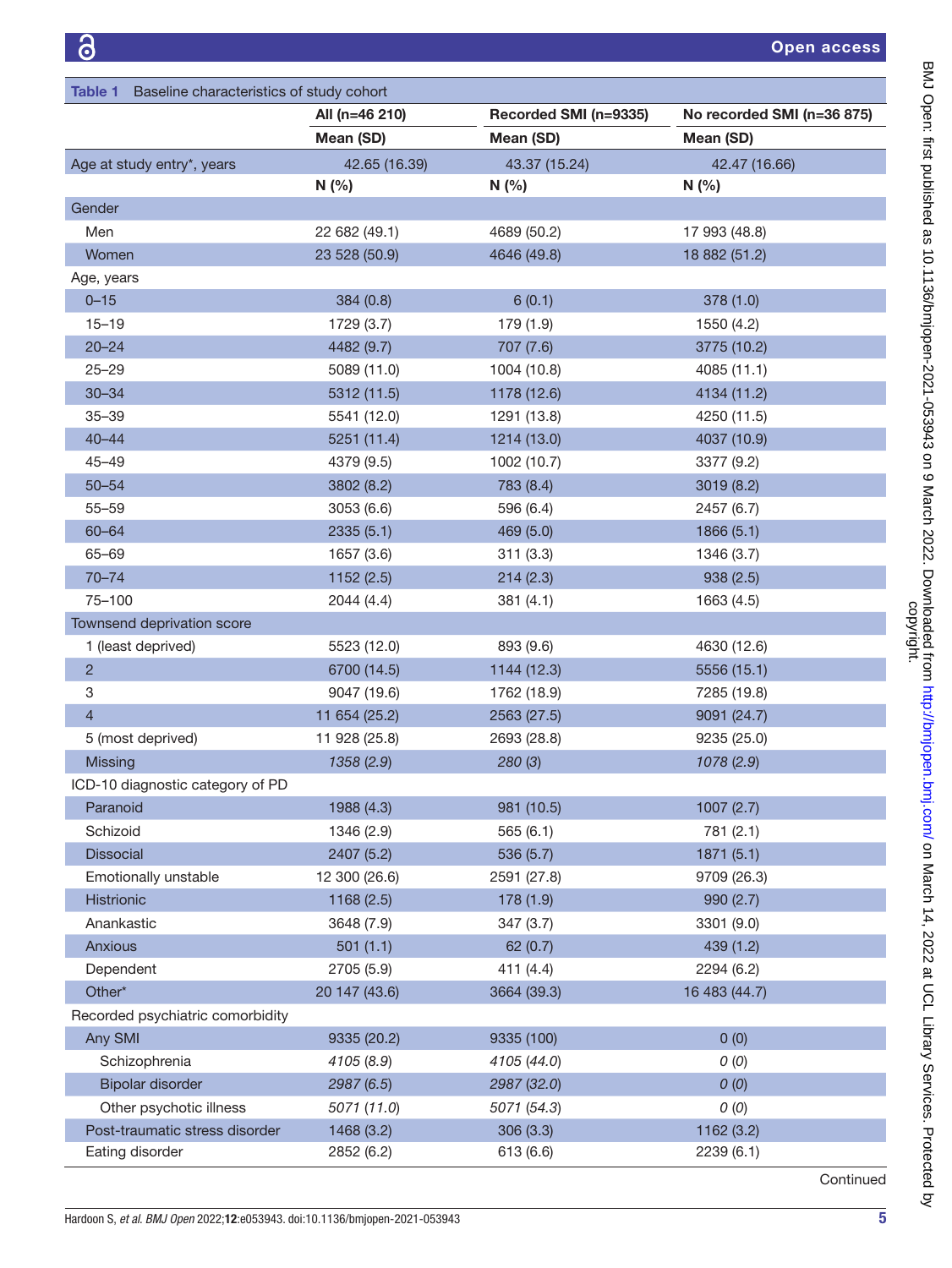Table 1 Continued

|                                       | All (n=46 210) | Recorded SMI (n=9335) | No recorded SMI (n=36 875) |
|---------------------------------------|----------------|-----------------------|----------------------------|
|                                       | Mean (SD)      | Mean (SD)             | Mean (SD)                  |
| Depression                            | 34 522 (74.7)  | 7116 (76.2)           | 27 406 (74.3)              |
| Anxiety                               | 23 595 (51.1)  | 5006 (53.6)           | 18 589 (50.4)              |
| Phobia                                | 3279 (7.10)    | 666(7.1)              | 2613(7.1)                  |
| Hypochondria                          | 416 (0.9)      | 117(1.3)              | 299(0.8)                   |
| Obsessive-compulsive disorder         | 5333 (11.5)    | 831 (8.9)             | 4502 (12.2)                |
| Other neurosis                        | 1353 (2.9)     | 332(3.6)              | 1021(2.8)                  |
| Recorded adverse childhood experience |                |                       |                            |
| No record                             | 41 468 (89.7)  | 8389 (89.9)           | 33 079 (89.7)              |
| Record                                | 4742 (10.3)    | 946(10.1)             | 3796 (10.3)                |

\*Other PD includes: eccentric, Haltlose, immature, narcissistic, masochistic, passive-aggressive, mixed and non-specific. ICD, International Classification of Diseases; PD, personality disorder; SMI, severe mental illness.

prescribed antipsychotics were: quetiapine (40%; 3657 of 9208 individuals in receipt of antipsychotics), olanzapine (21%; 1925) and risperidone (18%; 1660). Individuals may receive more than one type of antipsychotic agent so the percentages in [online supplemental table 2](https://dx.doi.org/10.1136/bmjopen-2021-053943) add up to more than 100%.

## Sensitivity analyses regarding the definition of adverse childhood experiences

We restricted the definition of adverse childhood experiences to a record occurring before age 17 years and a record of contact with social services. Of 1345 people who met this definition, 417 (31%) were prescribed antipsychotics. The rate ratios for all predictors of receiving antipsychotics were very similar to those when using the broader definition of adverse childhood experiences. People who met this definition had an aRR receiving antipsychotics of 1.45 (95% CI 1.22 to 1.71, p<0.001), compared with individuals without such a history in their health record.

In a second sensitivity analysis, we only included people with primary care data available from childhood (from at least age 11 years), to enable capture of adverse childhood experiences as recorded during childhood, rather than historically. There were 21 647 individuals with such data available (47% of our total PD cohort). Among these individuals, 1483 (7%) had records of social services contact from childhood, while 2805 (13%) had records in childhood referring to adverse childhood experiences (including but not limited to social services contact), and 3601 (17%) had records at any time referring to adverse childhood experiences (so including those with only retrospective records). The proportion of individuals within each of these groups prescribed antipsychotics were 34% (for childhood social service contact), 36% (record of trauma recorded in childhood) and 37% (record of childhood trauma recorded at any time). The aRR comparing those with and without social services contact in childhood, again among those without

recorded SMI was 1.36 (95% CI 1.15 to 1.60, p<0.001). In summary, there was a statistically significant higher frequency of antipsychotic prescribing for people with a record of adverse childhood experiences history, which remained despite more rigorous definitions of childhood trauma.

## **DISCUSSION** Principal findings

In this large UK-wide cohort of over 46 000 people with a record of PD diagnosis in their general practice notes, we found that more than one-third of people with PD were prescribed antipsychotics in UK primary care. Prescribing was common among people with PD even when there was no record of a diagnosis of SMI for which antipsychotics are usually indicated. These antipsychotic medications were prescribed for considerable lengths of time (frequently over a year) and prescribing has become more common over the period of our study to 2016. Among those with recorded PD but without recorded SMI, antipsychotic prescriptions were more common among women, individuals living in areas with greater deprivation, individuals with a record of EUPD or paranoid PD, and where the individual also had a history of adverse childhood experiences. The finding regarding adverse childhood experiences remained robust despite several analyses restricting the definition of adverse childhood experiences.

## Comparison with other studies

To our knowledge, this is the first study to investigate the pattern of antipsychotic prescribing among people with records of PD in UK primary care. Our findings suggest that while NICE guidance does not recommend long term prescribing of antipsychotics in treatment of PD, this practice is common in real life samples.<sup>5</sup> There is some evidence that particular symptoms occurring within PD may be treated by antipsychotics: impulsivity,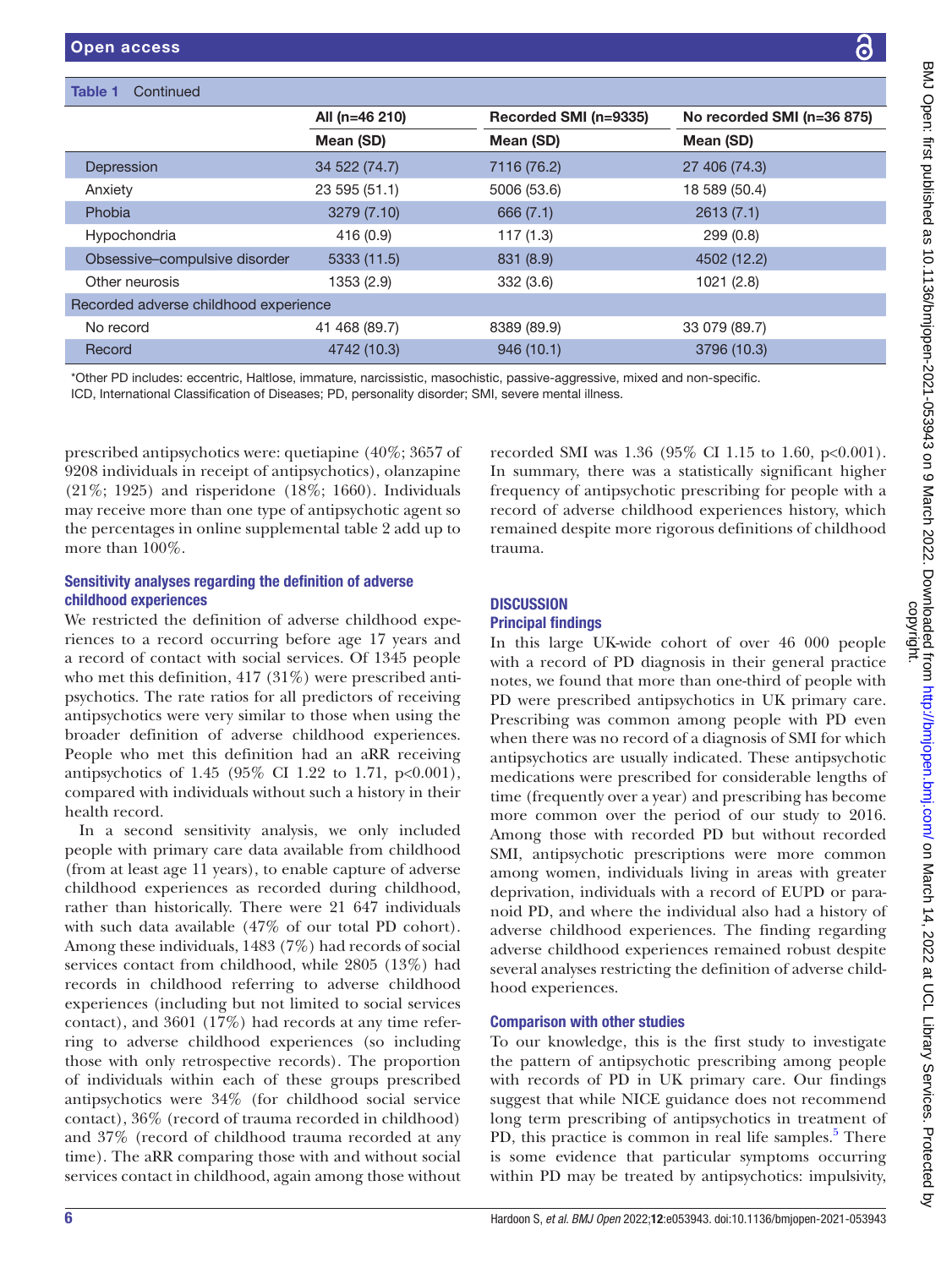<span id="page-6-0"></span>

| Table 2 Proportions of individuals receiving at least one prescription for antipsychotics during follow-up |               |                                                 |            |                        |                              |                 |                       |                             |                    |
|------------------------------------------------------------------------------------------------------------|---------------|-------------------------------------------------|------------|------------------------|------------------------------|-----------------|-----------------------|-----------------------------|--------------------|
|                                                                                                            | Total         | <b>Prescribed</b><br>antipsychotics,<br>$n$ (%) |            | Recorded<br><b>SMI</b> | <b>Prescribed</b><br>$n$ (%) | antipsychotics, | No<br>recorded<br>SMI | <b>Prescribed</b><br>$(\%)$ | antipsychotics, n  |
| All                                                                                                        | 46210         | 15562                                           | (33.7)     | 9335                   | 6354                         | (68.1)          | 36875                 | 9208                        | (25.0)             |
| Gender                                                                                                     |               |                                                 |            |                        |                              |                 |                       |                             |                    |
| Men                                                                                                        | 22682         | 6958                                            | (30.7)     | 4689                   | 3044                         | (64.9)          | 17993                 | 3914                        | (21.8)             |
| Women                                                                                                      | 23528         | 8604                                            | (36.6)     | 4646                   | 3310                         | (71.2)          | 18882                 | 5294                        | (28.0)             |
| Age, years                                                                                                 |               |                                                 |            |                        |                              |                 |                       |                             |                    |
| $0 - 15$                                                                                                   | 384           | 26                                              | (6.8)      | 6                      | 4                            | (66.7)          | 378                   | 22                          | (5.8)              |
| $15 - 19$                                                                                                  | 1729          | 556                                             | (32.2)     | 179                    | 127                          | (70.9)          | 1550                  | 429                         | (27.7)             |
| $20 - 24$                                                                                                  | 4482          | 1543                                            | (34.4)     | 707                    | 450                          | (63.6)          | 3775                  | 1093                        | (29.0)             |
| $25 - 29$                                                                                                  | 5089          | 1866                                            | (36.7)     | 1004                   | 665                          | (66.2)          | 4085                  | 1201                        | (29.4)             |
| $30 - 34$                                                                                                  | 5312          | 2009                                            | (37.8)     | 1178                   | 835                          | (70.9)          | 4134                  | 1174                        | (28.4)             |
| $35 - 39$                                                                                                  | 5541          | 2068                                            | (37.3)     | 1291                   | 905                          | (70.1)          | 4250                  | 1163                        | (27.4)             |
| $40 - 44$                                                                                                  | 5251          | 1924                                            | (36.6)     | 1214                   | 840                          | (69.2)          | 4037                  | 1084                        | (26.9)             |
| $45 - 49$                                                                                                  | 4379          | 1503                                            | (34.3)     | 1002                   | 718                          | (71.7)          | 3377                  | 785                         | (23.2)             |
| $50 - 54$                                                                                                  | 3802          | 1169                                            | (30.7)     | 783                    | 524                          | (66.9)          | 3019                  | 645                         | (21.4)             |
| $55 - 59$                                                                                                  | 3053          | 816                                             | (26.7)     | 596                    | 421                          | (70.6)          | 2457                  | 395                         | (16.1)             |
| 60-64                                                                                                      | 2335          | 586                                             | (25.1)     | 469                    | 308                          | (65.7)          | 1866                  | 278                         | (14.9)             |
| 65-69                                                                                                      | 1657          | 420                                             | (25.3)     | 311                    | 190                          | (61.1)          | 1346                  | 230                         | (17.1)             |
| $70 - 74$                                                                                                  | 1152          | 337                                             | (29.3)     | 214                    | 128                          | (59.8)          | 938                   | 209                         | (22.3)             |
| 75-100                                                                                                     | 2044          | 739                                             | (36.2)     | 381                    | 239                          | (62.7)          | 1663                  | 500                         | (30.1)             |
| Townsend deprivation score                                                                                 |               |                                                 |            |                        |                              |                 |                       |                             |                    |
| 1 (least deprived)                                                                                         | 5523          | 1486                                            | (26.9)     | 893                    | 592                          | (66.3)          | 4630                  | 894                         | (19.3)             |
| 2                                                                                                          | 6700          | 1932                                            | (28.8)     | 1144                   | 772                          | (67.5)          | 5556                  | 1160                        | (20.9)             |
| 3                                                                                                          | 9047          | 2956                                            | (32.7)     | 1762                   | 1204                         | (68.3)          | 7285                  | 1752                        | (24.0)             |
| 4                                                                                                          | 11654         | 4176                                            | (35.8)     | 2563                   | 1751                         | (68.3)          | 9091                  | 2425                        | (26.7)             |
| 5 (most deprived)                                                                                          | 11928         | 4559                                            | (38.2)     | 2693                   | 1861                         | (69.1)          | 9235                  | 2698                        | (29.2)             |
| Missing                                                                                                    | 1358          | 453                                             | (33.4)     | 280                    | 174                          | (62.1)          | 1078                  | 279                         | (25.9)             |
| ICD-10 diagnostic category of PD                                                                           |               |                                                 |            |                        |                              |                 |                       |                             |                    |
| Paranoid                                                                                                   | 1988          | 1026                                            | (51.6)     | 981                    | 693                          | (70.6)          | 1007                  | 333                         | (33.1)             |
| Schizoid                                                                                                   | 1346          |                                                 | 536 (39.8) | 565                    | 394                          | (69.7)          | 781                   | 142                         | (18.2)             |
| <b>Dissocial</b>                                                                                           | 2407          | 763                                             | (31.7)     | 536                    | 337                          | (62.9)          | 1871                  | 426                         | (22.8)             |
| Emotionally unstable                                                                                       | 12300         | 5573                                            | (45.3)     | 2591                   | 1850                         | (71.4)          | 9709                  | 3723                        | (38.3)             |
| Histrionic                                                                                                 | 1168          | 285                                             | (24.4)     | 178                    | 116                          | (65.2)          | 990                   | 169                         | (17.1)             |
| Anankastic                                                                                                 | 3648          | 700                                             | (19.2)     | 347                    | 223                          | (64.3)          | 3301                  | 477                         | (14.5)             |
| Anxious                                                                                                    | 501           | 130                                             | (25.9)     | 62                     | 42                           |                 | 439                   | 88                          | (20.0)             |
|                                                                                                            |               |                                                 |            | 411                    |                              | (67.7)          |                       |                             |                    |
| Dependent<br>Other                                                                                         | 2705<br>20147 | 686                                             | (25.4)     |                        | 303                          | (73.7)          | 2294                  | 383                         | (16.7)             |
|                                                                                                            |               | 5863                                            | (29.1)     | 3664                   | 2396                         | (65.4)          | 16483                 | 3467                        | (21.0)             |
| Psychiatric comorbidity<br>Any SMI                                                                         | 9335          | 6354                                            | (68.1)     | 9335                   | 6354                         | (68.1)          | $\mathsf 0$           | 0                           |                    |
|                                                                                                            |               |                                                 |            |                        |                              |                 |                       |                             | $\left( . \right)$ |
| Schizophrenia                                                                                              | 4105          | 2981                                            | (72.6)     | 4105                   | 2981                         | (72.6)          | $\mathbf 0$           | 0                           | $\left(.\right)$   |
| Bipolar disorder                                                                                           | 2987          | 2044                                            | (68.4)     | 2987                   | 2044                         | (68.4)          | 0                     | 0                           | $\left( . \right)$ |
| Other psychotic illness                                                                                    | 5071          | 3583                                            | (70.7)     | 5071                   | 3583                         | (70.7)          | $\pmb{0}$             | 0                           | $\left(.\right)$   |
| Post-traumatic stress disorder                                                                             | 1468          | 731                                             | (49.8)     | 306                    | 223                          | (72.9)          | 1162                  | 508                         | (43.7)             |
| Eating disorder                                                                                            | 2852          | 1233                                            | (43.2)     | 613                    | 448                          | (73.1)          | 2239                  | 785                         | (35.1)             |
| Depression                                                                                                 | 34522         | 12698                                           | (36.8)     | 7116                   | 4979                         | (70.0)          | 27406                 | 7719                        | (28.2)             |
| Anxiety                                                                                                    | 23595         | 9201                                            | (39.0)     | 5006                   | 3601                         | (71.9)          | 18589                 | 5600                        | (30.1)             |
|                                                                                                            |               |                                                 |            |                        |                              |                 |                       |                             | Continued          |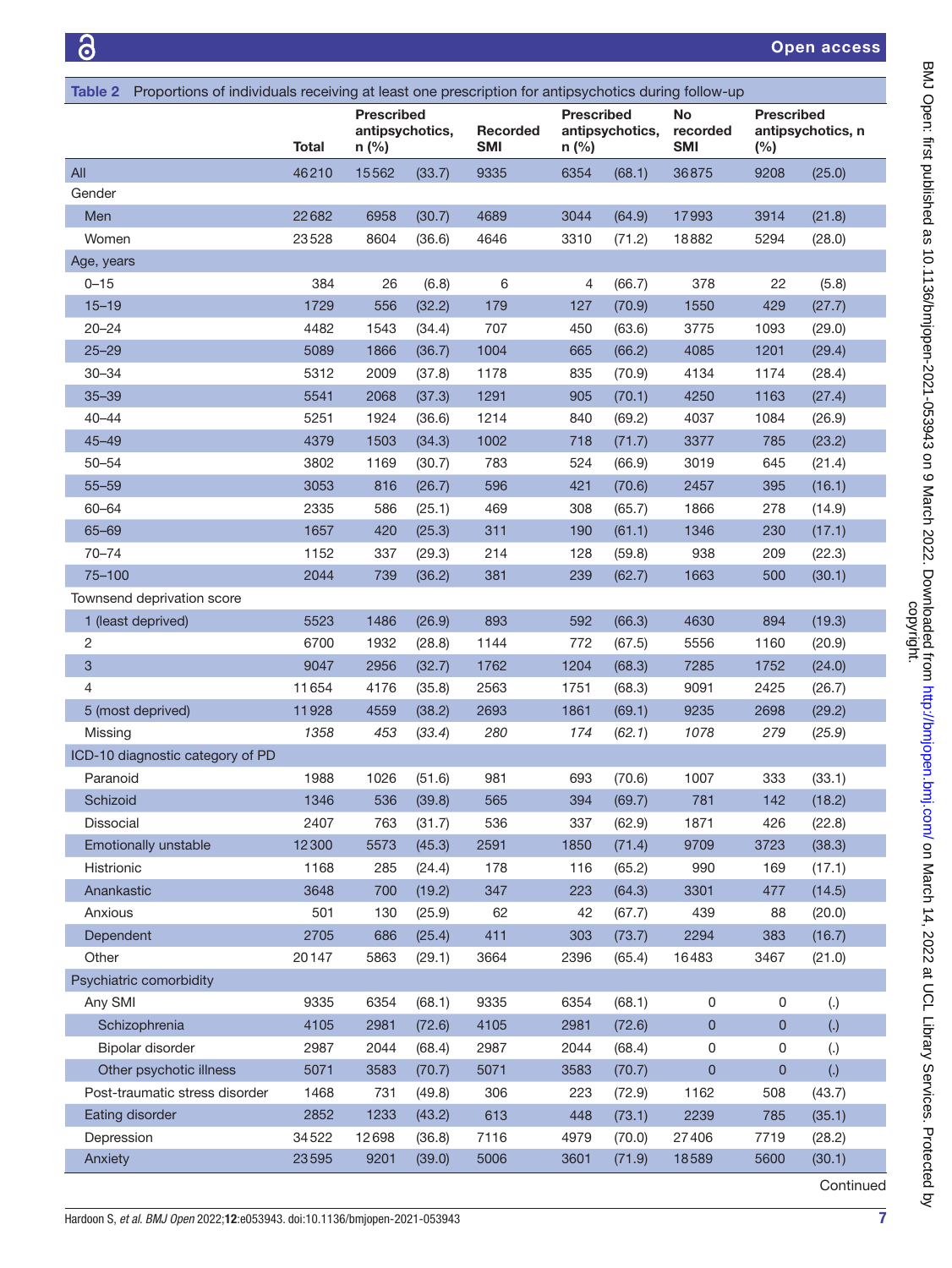| Table 2<br>Continued                                                                                                                                                                                                                                                                                                            |              |                                                 |        |                        |                                                                                                                       |                 |                                                             |                          |                                                                                                                                                                                       |
|---------------------------------------------------------------------------------------------------------------------------------------------------------------------------------------------------------------------------------------------------------------------------------------------------------------------------------|--------------|-------------------------------------------------|--------|------------------------|-----------------------------------------------------------------------------------------------------------------------|-----------------|-------------------------------------------------------------|--------------------------|---------------------------------------------------------------------------------------------------------------------------------------------------------------------------------------|
|                                                                                                                                                                                                                                                                                                                                 | <b>Total</b> | <b>Prescribed</b><br>antipsychotics,<br>$n$ (%) |        | Recorded<br><b>SMI</b> | <b>Prescribed</b><br>$n$ (%)                                                                                          | antipsychotics, | <b>No</b><br>recorded<br><b>SMI</b>                         | <b>Prescribed</b><br>(%) | antipsychotics, n                                                                                                                                                                     |
| Phobia                                                                                                                                                                                                                                                                                                                          | 3279         | 1272                                            | (38.8) | 666                    | 470                                                                                                                   | (70.6)          | 2613                                                        | 802                      | (30.7)                                                                                                                                                                                |
| Hypochondria                                                                                                                                                                                                                                                                                                                    | 416          | 176                                             | (42.3) | 117                    | 81                                                                                                                    | (69.2)          | 299                                                         | 95                       | (31.8)                                                                                                                                                                                |
| Obsessive-compulsive disorder                                                                                                                                                                                                                                                                                                   | 5333         | 1517                                            | (28.4) | 831                    | 560                                                                                                                   | (67.4)          | 4502                                                        | 957                      | (21.3)                                                                                                                                                                                |
| Other neurosis                                                                                                                                                                                                                                                                                                                  | 1353         | 466                                             | (34.4) | 332                    | 245                                                                                                                   | (73.8)          | 1021                                                        | 221                      | (21.6)                                                                                                                                                                                |
| No recorded psychiatric<br>comorbidity                                                                                                                                                                                                                                                                                          | 5763         | 874                                             | (15.2) | 0                      | 0                                                                                                                     | (.)             | 5763                                                        | 874                      | (15.2)                                                                                                                                                                                |
| Recorded adverse childhood experiences                                                                                                                                                                                                                                                                                          |              |                                                 |        |                        |                                                                                                                       |                 |                                                             |                          |                                                                                                                                                                                       |
| No record                                                                                                                                                                                                                                                                                                                       | 41468        | 13798                                           | (33.3) | 8389                   | 5774                                                                                                                  | (68.8)          | 33079                                                       | 8024                     | (24.3)                                                                                                                                                                                |
| Record                                                                                                                                                                                                                                                                                                                          | 4742         | 1764                                            | (37.2) | 946                    | 580                                                                                                                   | (61.3)          | 3796                                                        | 1184                     | (31.2)                                                                                                                                                                                |
|                                                                                                                                                                                                                                                                                                                                 |              |                                                 |        |                        | ICD-10, International Classification of Diseases-10th revision; PD, personality disorder; SMI, severe mental illness. |                 |                                                             |                          |                                                                                                                                                                                       |
| aggression, poor interpersonal relationships, global func-<br>tioning and cognitive-perceptual symptoms are improved<br>in meta-analyses of trials in EUPD. <sup>22</sup> <sup>23</sup> It is potentially<br>understandable that clinicians would extrapolate these<br>findings to the broader PD population in lieu of psycho- |              |                                                 |        |                        |                                                                                                                       |                 | ascertain how the PD diagnoses were arrived at or to verify |                          | treatment options, such as psychological therapy. All indi-<br>viduals with any record in their general practice notes of<br>PD were included in the PD cohort. It is not possible to |
| logical treatments which may be harder to access for                                                                                                                                                                                                                                                                            |              |                                                 |        |                        |                                                                                                                       |                 |                                                             |                          | them. Therefore, there may be people in the PD cohort<br>misclassified as having PD and some people with these                                                                        |

We are not aware of any previous studies which example. antipsychotic medication according to history of a childhood experiences in people with PD. However, previous studies in SMI found that higher adverse hood experience questionnaire scores are associated with higher antipsychotic prescribing, irrespective of diagnosis.[24](#page-11-13) Our findings are in line with this evidence from other diagnostic categories, but primary care data do not permit interrogation of the decision-making process underlying prescribing.

# Strengths and weaknesses

The strengths of our study include the large size of the PD cohort, enabling precise estimates and UK-wide coverage. While the THIN database pertains to approximately 6% of the UK population, previous studies have shown the THIN database to be socially and demographically representative of wider UK general practice, $^{13}$  thus, the results may be cautiously generalised beyond the THIN database population to the wider UK general practice population. The study also benefits from complete records on the outcome (antipsychotics prescribed in primary care, including the type of antipsychotic), as all prescriptions are automatically computerised. Antipsychotics administered in secondary care, including some depot injections and clozapine would not be captured; the numbers in receipt of antipsychotics could be even higher if medication received in secondary care was also considered. We were not able to extract information on alternative

cohort n these ly, only corded us study found prevalence of SMI diagnosis in THIN to be consisng that under recording is minimal.<sup>19</sup> It is likely that some adverse childhood experiences will not be captured in the THIN data, where either the individual has not told their GP or a Read code. The impact would be to underestimate the rate ratio for antipsychotic prescribing comparing those with and without adverse childhood experiences. However, sensitivity analyses restricting to a tighter definition of childhood contact with social services and limiting the PD cohort to those with records before aged 18 years and before aged 11 years did not meaningfully influence our main findings. A further limitation is that the clusters of PD severity used in other international settings are not coded in UK primary care. Results were not broken down by type of antipsychotic (first or second generation). However, since second generation antipsychotics are far more commonly prescribed in the cohort ([online supplemental table\)](https://dx.doi.org/10.1136/bmjopen-2021-053943), we would expect the patterns in prescribing of all antipsychotics to largely reflect patterns for second generation antipsychotics

# Interpretation, implications, conclusions and future research

We found that a considerable proportion of people with a record of PD in primary care had been prescribed antipsychotics, even when there was no recorded alternative indication (SMI record). A number of individuals received these medications for an extended period of time (at least 5 years). This is potentially concerning as longer term prescribing of antipsychotics is counter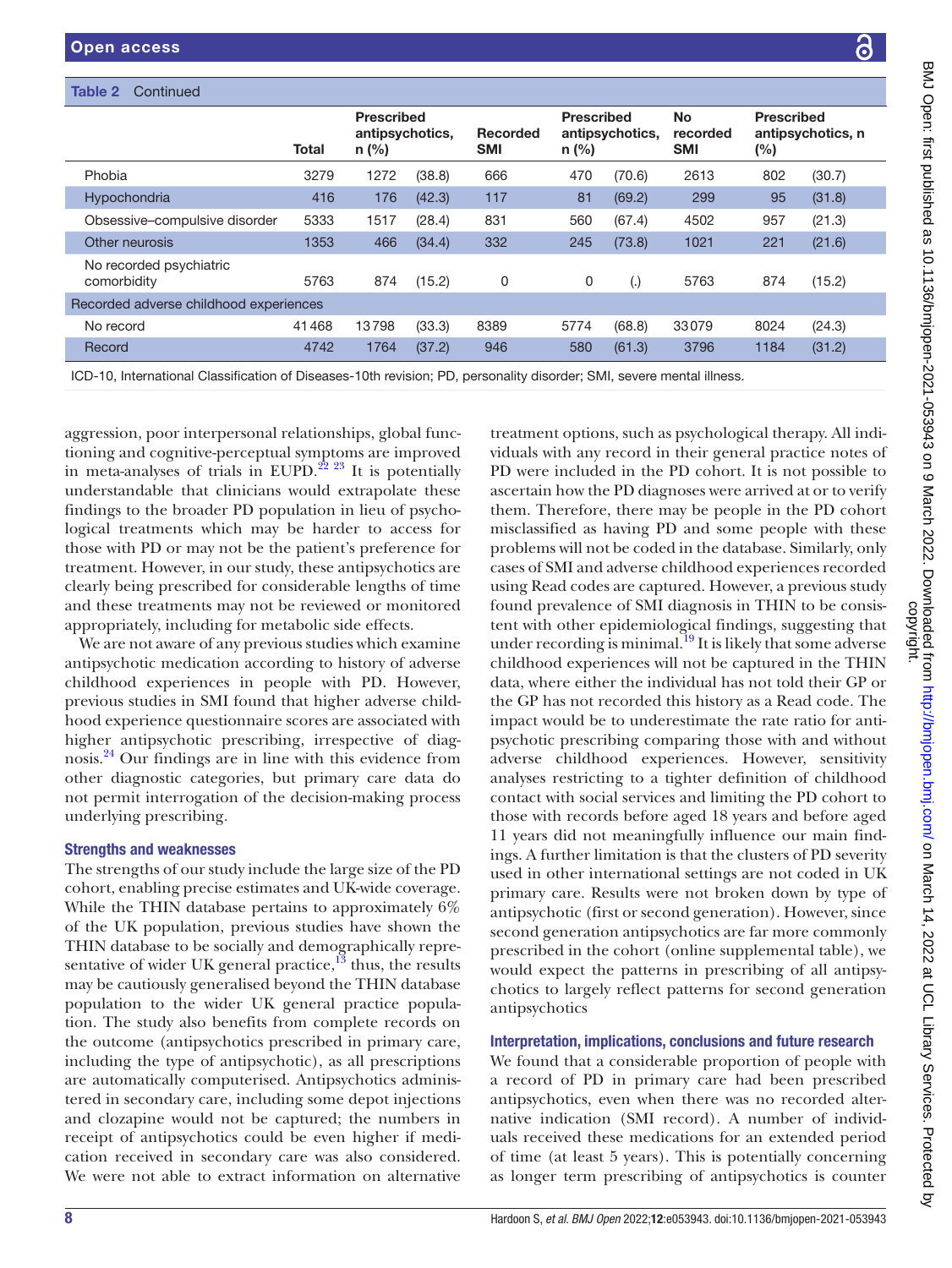| Table 3                          | Rate ratios for receiving at least one antipsychotic prescription any time after first PD record<br>Recorded SMI |                  |                                   |                  | No recorded SMI               |               |                          |             |
|----------------------------------|------------------------------------------------------------------------------------------------------------------|------------------|-----------------------------------|------------------|-------------------------------|---------------|--------------------------|-------------|
|                                  | Univariable models                                                                                               |                  | Multivariable models*             |                  | Univariable models            |               | Multivariable models*    |             |
| Predictor                        | RR (95% CI)                                                                                                      | P value          | RR (95% CI)                       | <b>P</b> value   | RR (95% CI)                   | P value       | RR (95% CI)              | value<br>Δ. |
| Gender                           |                                                                                                                  |                  |                                   |                  |                               |               |                          |             |
| Men                              | $\overline{\phantom{0}}$                                                                                         |                  | $\overline{\phantom{0}}$          |                  | ↽                             |               |                          |             |
| Women                            | 1.29(1.15 to 1.45)                                                                                               | < 0.001          | 1.17(1.04 to 1.32)                | 0.01             | 1.47(1.34 to 1.61)            | $-0.001$      | 1.25(1.16 to 1.34)       | 0.007       |
| Age, years                       |                                                                                                                  |                  |                                   |                  |                               |               |                          |             |
| $0 - 15$                         | 0.2(0.05 to 0.72)                                                                                                | 0.01             | 0.18 (0.05 to 0.58)               | 0.004            | 0.12(0.08 to 0.20)            | 0.001         | 0.14 (0.08 to 0.22)      | 0.001       |
| $15 - 24$                        | 1.03(0.85 to 1.25)                                                                                               | $0.\overline{8}$ | 0.89 (0.73 to 1.08)               | 0.2              | 1.63 (1.45 to 1.83)           | 0.001         | 1.14 (1.01 to 1.30)      | 0.04        |
| $25 - 34$                        | 1.21(1.03 to 1.43)                                                                                               | 0.02             | 1.13(0.96 t <sub>0</sub> 1.33)    | $\overline{0}$   | $1.38(1.28 \text{ to } 1.50)$ | $100.00 - 70$ | 1.17(1.06 to 1.30)       | 0.002       |
| $35 - 44$                        | $\overline{\phantom{m}}$                                                                                         |                  | $\overline{\phantom{0}}$          |                  | $\mathbf{\tau}$               |               | $\overline{\phantom{0}}$ |             |
| 45-54                            | 0.99 (0.84 to 1.17)                                                                                              | 0.9              | 1.06 (0.89 to 1.25)               | 0.5              | 0.68 (0.62 to 0.73)           | 0.001         | 0.78 (0.71 to 0.85)      | 0.001       |
| 55-64                            | 0.77(0.63 to 0.95)                                                                                               | 0.01             | 0.86 (0.70 to 1.06)               | $0.\overline{2}$ | 0.41 (0.36 to 0.46)           | 0.001         | 0.53(0.45 to 0.61)       | 0.001       |
| $65 - 74$                        | 0.68 (0.52 to 0.89)                                                                                              | 0.004            | 0.75 (0.57 to 0.98)               | 0.04             | $0.55(0.47)$ to $0.65$        | < 0.001       | 0.74 (0.62 to 0.89)      | 0.001       |
| $75 - 100$                       | 0.99(0.76 to 1.29)                                                                                               | 0.9              | 1.1 $(0.84 \text{ to } 1.44)$     | 0.5              | 1.52(1.31 to 1.75)            | < 0.001       | 2.02 (1.75 to 2.34)      | 0.001       |
|                                  |                                                                                                                  | 100.001          |                                   | 0.003            |                               | $-0.001$      |                          | $-0.001$    |
| Townsend deprivation score       |                                                                                                                  |                  |                                   |                  |                               |               |                          |             |
| 1 (least deprived)               | 0.75(0.60 to 0.93)                                                                                               | 0.01             | 0.79(0.63 to 0.98)                | 0.03             | 0.46 (0.38 to 0.56)           | 0.001         | 0.56 (0.48 to 0.66)      | < 0.001     |
| $\mathbf{\Omega}$                | 0.83(0.67 to 1.03)                                                                                               | 0.09             | 0.88 (0.71 to 1.08)               | $0.\overline{2}$ | 0.53 (0.47 to 0.60)           | 0.001         | 0.64(0.57 to 0.71)       | 0.001       |
| S                                | 0.85(0.72 to 1.00)                                                                                               | 0.06             | 0.87 (0.74 to 1.03)               | 0.1              | 0.7 (0.63 to 0.76)            | 0.001         | 0.78 (0.71 to 0.84)      | < 0.001     |
| 4                                | 0.89 (0.78 to 1.03)                                                                                              | $\overline{0}$   | 0.89 (0.78 to 1.02)               | $\overline{0}$   | 0.87 (0.80 to 0.94)           | 0.001         | 0.9(0.83 to 0.97)        | 0.007       |
| 5 (most deprived)                |                                                                                                                  |                  | $\overline{\phantom{0}}$          |                  |                               |               |                          |             |
|                                  |                                                                                                                  | 0.081            |                                   | 0.21             |                               | $-0.001$      |                          | $-0.001$    |
| ICD-10 diagnostic category of PD |                                                                                                                  |                  |                                   |                  |                               |               |                          |             |
| Anankastic                       | 0.32(0.23 to 0.44)                                                                                               | 0.001            | 0.35(0.26 to 0.48)                | 0.001            | 0.14(0.12 to 0.16)            | < 0.001       | 0.19 (0.16 to 0.21)      | < 0.001     |
| Anxious                          | 0.44(0.25 to 0.80)                                                                                               | 0.006            | $(0.26 \text{ to } 0.85)$<br>0.47 | 0.01             | 0.23(0.15 to 0.35)            | 0.001         | 0.29(0.20 to 0.41)       | 0.001       |
| Emotionally unstable             |                                                                                                                  |                  | $\overline{\phantom{0}}$          |                  |                               |               |                          |             |
| Dependent                        | 0.57 (0.41 to 0.78)                                                                                              | 0.001            | 0.62 (0.44 to 0.86)               | 0.004            | 0.17(0.14 to 0.21)            | < 0.001       | 0.22(0.17 to 0.27)       | < 0.001     |
| Dissocial                        | 0.6 (0.46 to 0.80)                                                                                               | 0.001            | 0.66 (0.49 to 0.88)               | 0.005            | 0.34(0.28 to 0.40)            | 0.001         | 0.45(0.39 to 0.52)       | 0.001       |
| Histrionic                       | 0.35(0.24 to 0.51)                                                                                               | 0.001            | 0.37(0.25 to 0.54)                | 0.001            | 0.15(0.13 to 0.19)            | 0.001         | 0.19(0.15 to 0.23)       | < 0.001     |
| Other                            | 0.54 (0.47 to 0.62)                                                                                              | 0.001            | 0.57 (0.49 to 0.67)               | < 0.001          | 0.27(0.25 to 0.30)            | 0.001         | 0.33(0.30 to 0.36)       | < 0.001     |
| Paranoid                         | 0.68 (0.55 to 0.83)                                                                                              | < 0.001          | 0.72(0.57 to 0.91)                | 0.005            | 0.52(0.44 to 0.61)            | < 0.001       | 0.63(0.53 to 0.74)       | < 0.001     |
| Schizoid                         | 0.42(0.32 to 0.53)                                                                                               | 0.001            | 0.46 (0.35 to 0.60)               | 0.007            | 0.18(0.14 to 0.23)            | 0.001         | 0.24(0.18 to 0.33)       | 0.001       |
|                                  |                                                                                                                  |                  |                                   |                  |                               |               |                          | Continued   |

BMJ Open: first published as 10.1136/bmjopen-2021-053943 on 9 March 2022. Downloaded from http://bmjopen.bmj.com/ on March 14, 2022 at UCL Library Services. Protected by<br>copyright. BMJ Open: first published as 10.1136/bmjopen-2021-053943 on 9 March 2022. Downloaded from <http://bmjopen.bmj.com/> on March 14, 2022 at UCL Library Services. Protected by

<span id="page-8-0"></span>9

Open access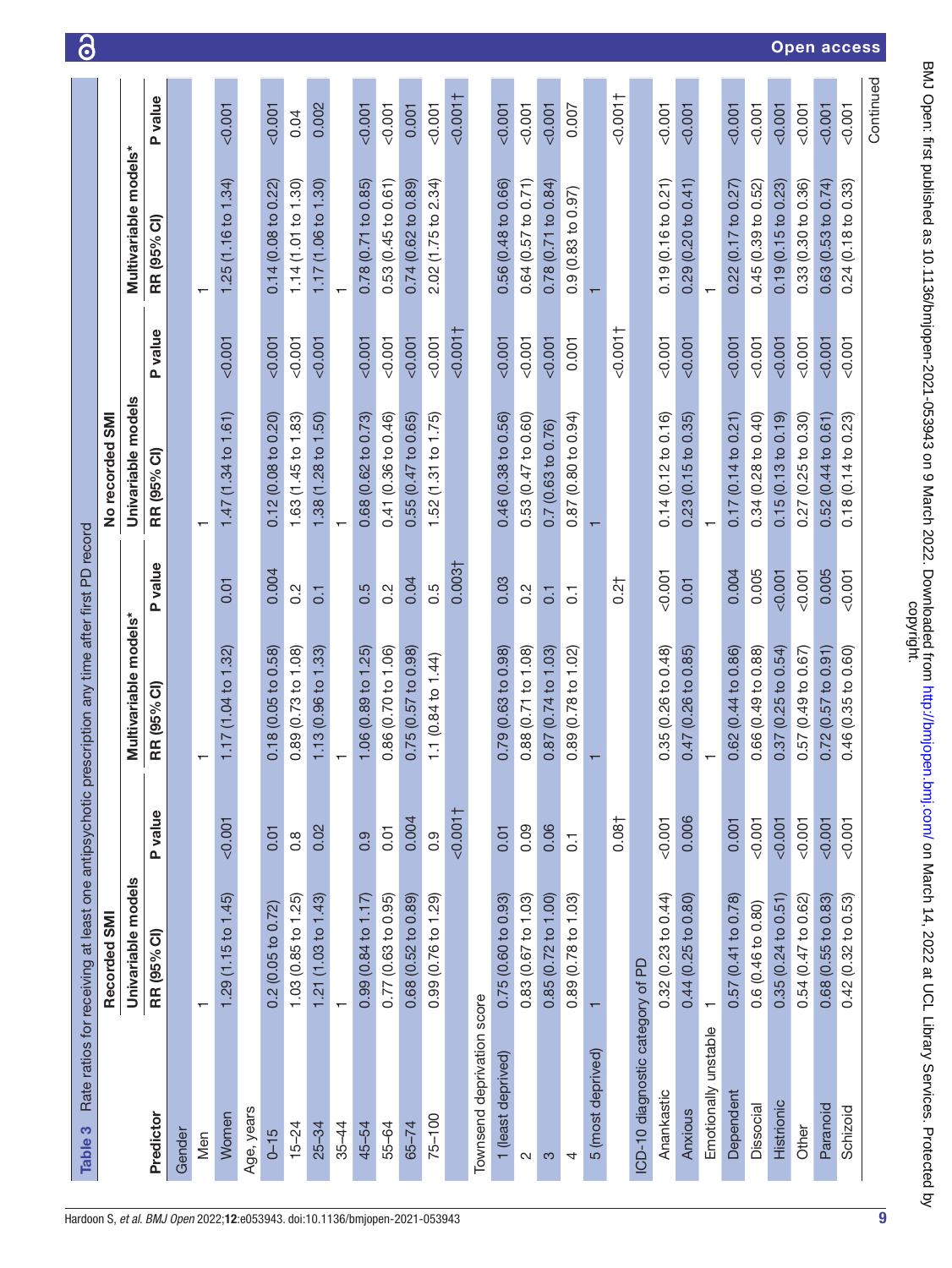| Table 3 Continued                                                                                                                                                                                                                                                                                                                                                                                                       |                       |                |                               |                |                     |          |                       |         |
|-------------------------------------------------------------------------------------------------------------------------------------------------------------------------------------------------------------------------------------------------------------------------------------------------------------------------------------------------------------------------------------------------------------------------|-----------------------|----------------|-------------------------------|----------------|---------------------|----------|-----------------------|---------|
|                                                                                                                                                                                                                                                                                                                                                                                                                         | Recorded SMI          |                |                               |                | No recorded SMI     |          |                       |         |
|                                                                                                                                                                                                                                                                                                                                                                                                                         | Univariable models    |                | Multivariable models*         |                | Univariable models  |          | Multivariable models* |         |
| Predictor                                                                                                                                                                                                                                                                                                                                                                                                               | RR (95% Cl)           | <b>P</b> value | RR (95% CI)                   | <b>P</b> value | RR (95% CI)         | P value  | RR (95% CI)           | P value |
|                                                                                                                                                                                                                                                                                                                                                                                                                         |                       | 0.001          |                               | $-0.001$       |                     | $-0.001$ |                       | 0.001   |
| Recorded adverse childhood experiences                                                                                                                                                                                                                                                                                                                                                                                  |                       |                |                               |                |                     |          |                       |         |
| No record                                                                                                                                                                                                                                                                                                                                                                                                               |                       |                |                               |                |                     |          |                       |         |
| Record                                                                                                                                                                                                                                                                                                                                                                                                                  | 1.1 ( $0.92$ to 1.31) | C.G            | $0.93(0.78 \text{ to } 1.10)$ | $\sigma$       | 2.32 (2.03 to 2.65) | 500.001  | 1.41 (1.28 to 1.56)   | &0.001  |
| From Poisson regression, with generalised estimating equations to account for potential clustering of patients in general practices.<br>tP values in italics indicate significance of categorical variables as a whole, as opposed to the individual categories.<br>ICD-10, International Classification of Diseases-10th revision; PD, personality disorder.<br>Adjusted for all the other characteristics considered. |                       |                |                               |                |                     |          |                       |         |



<span id="page-9-0"></span>Figure 1 Percentage of cohort prescribed antipsychotics in each calendar year\*. \*Percentage of cohort prescribed antipsychotics in each calendar year=100 × (number of people from cohort present in that calendar year with at least one antipsychotic prescription in that year)/(number of people from cohort present in that calendar year). SMI, severe mental illness.

to current UK NICE guidelines, which do not support routine use of antipsychotics to treat PD (in the absence of SMI), on account of the limited evidence regarding their effectiveness for PD. [5](#page-10-4) The people in our PD cohort receiving antipsychotics will be at risk of experiencing adverse side effects from the drugs, possibly without any proven long term benefit of these agents for their mental health. They may develop adverse physical effects and yet may not receive appropriate physical health monitoring for weight gain and metabolic disturbance, because in the UK National Health Service physical health monitoring is currently only targeted at people with SMI. The lack of formal monitoring and protocols for prescribing anti psychotics in PD could also put people at risk of adverse effects of polypharmacy (eg, other psychotropic medications or medications for physical long-term conditions).

Possible explanations for the use of antipsychotics in PD could include lack of availability or long delays in access to other evidence based psychological therapies or because previous therapy/other treatments have not helped. We were unable to determine receipt of psychological therapies for emotional dysregulation and other problems as these therapies are usually provided in secondary care and not well recorded in primary care databases such as THIN. The use of antipsychotics could reflect patient or practitioner preference, due to belief in the effectiveness of antipsychotics for PD or indeed diagnostic uncertainty where mood instability or transient psychotic symp toms are present. It may be that the prescriptions issued in primary care are frequently provided as follow-on prescribing, after an initial prescription by a secondary care psychiatrist, without clear guidance on when to stop prescribing the antipsychotic drugs. The increase in anti psychotic prescriptions over time could reflect the impact of longer waiting lists for psychological interventions during a period of economic austerity, as well as general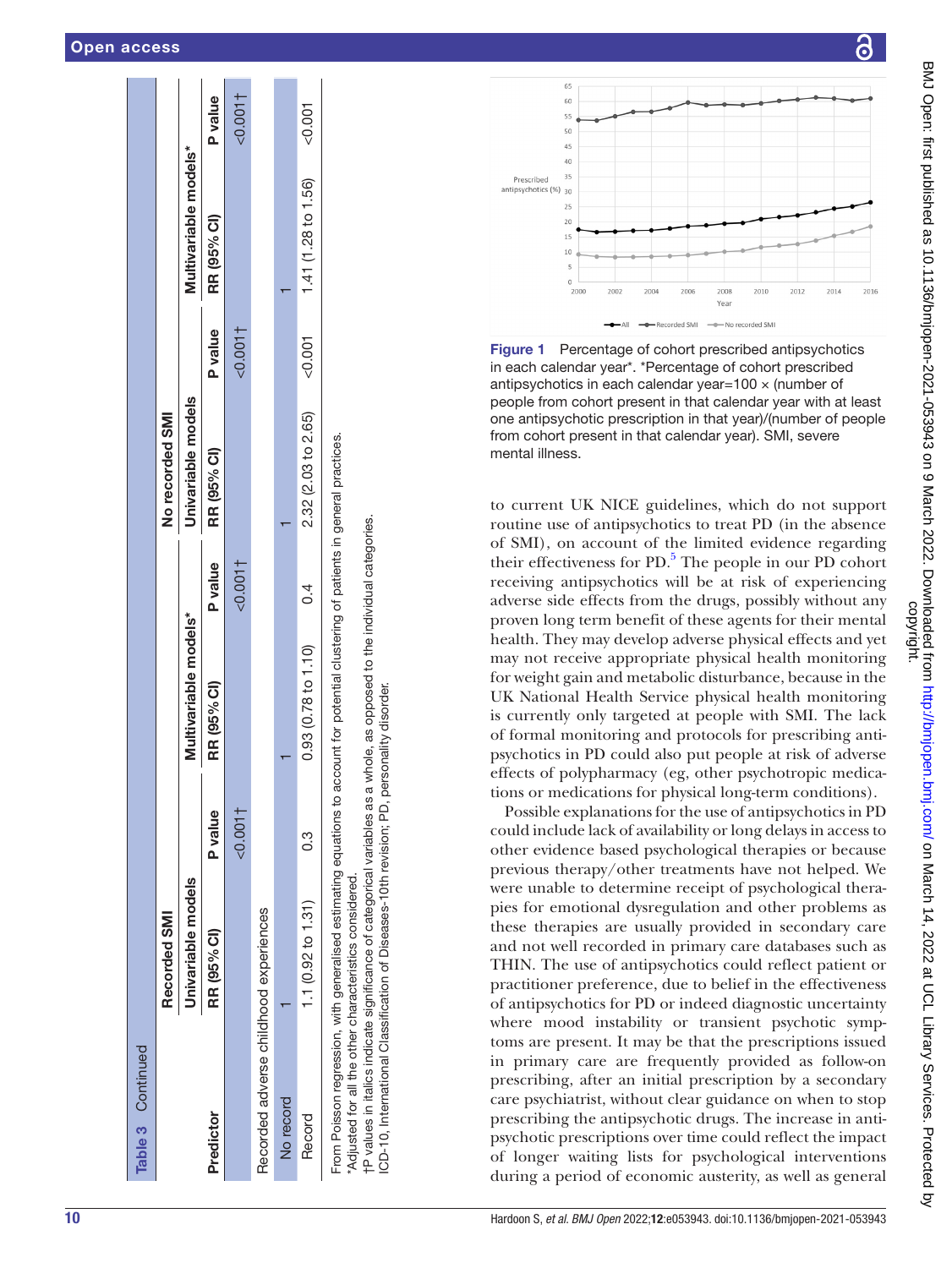trends in prescribing of antipsychotics that has been observed for other conditions, and increased reporting of adverse childhood experiences, which were associated with higher levels of prescribing.<sup>25</sup>

There were variations in antipsychotic prescribing levels by sociodemographic characteristics. Notably, prescribing was higher in the more deprived areas, which could reflect poorer access to psychological therapies or higher levels of distress. Prescribing was also highest among those aged over 75 years, who would be particularly susceptible to the adverse metabolic effects of antipsychotics. Studies have previously shown antipsychotics being prescribed for dementia,<sup>26</sup> despite also not recommended, which could explain some of the prescribing of antipsychotics in this age group.

The higher levels of prescribing in individuals with histories of adverse childhood experiences are not possible to explain fully with routine primary care data. People with records of adverse childhood experiences were more likely have a record of EUPD, compared with other PD types (almost half of all people with adverse childhood experiences, compared with one-quarter of those without), and were living in more deprived areas, both of these characteristics which were also associated with higher levels of antipsychotic prescriptions in our PD cohort. However, the increased rate of prescribing among people with adverse childhood experiences was observed even in multivariable models. This pattern is of particular concern as it is likely those with adverse childhood experiences might benefit more from appropriate psychological interventions as opposed to long-term medications.<sup>2</sup>

Further investigations are warranted to understand the reasons for longer term prescribing of antipsychotics in PD in primary care, particularly among those groups with higher prescribing levels. Future work should identify ways to address this and to promote recommended care pathways. Investigations of antipsychotic prescribing according to PD severity clusters is also warranted. Further research is needed to investigate the short and longer term effectiveness of antipsychotics in PD and the potential for adverse events in this group as well as the delivery of monitoring of such effects in primary care. This work would inform future guidelines regarding treatments for people with PD, to ultimately ensure people with PD receive the most appropriate, safe and effective treatment.

#### Twitter David Osborn [@osborn\\_ucl](https://twitter.com/osborn_ucl)

Acknowledgements The Pathfinder Data Science PPI Group, led by Dan Robotham, from the McPin Foundation for their input and feedback on the study. DO and JH are supported by the University College London Hospitals National Institute for Health Research (NIHR) Biomedical Research Centre and the NIHR North Thames Applied Research Collaboration.

Contributors SH: formulation of research questions, study design, extraction and analysis of data, interpretation of data, writing of first draft of paper, critical revision of paper for important intellectual content, approval of final draft. JH: formulation of research questions, study design, acquisition of data, interpretation of data, writing of first draft of paper, critical revision of paper for important intellectual content, approval of final draft. EV: formulation of research questions, study design, interpretation of data, critical revision of paper for important intellectual content, approval of final draft. EM: formulation of research questions, study

design, interpretation of data, critical revision of paper for important intellectual content, approval of final draft. KRW: interpretation of data, critical revision of paper for important intellectual content, approval of final draft. DO: formulation of research questions, study design, interpretation of data, critical revision of paper for important intellectual content, approval of final draft. SH: Guarantor.

Funding This work was supported by the Medical Research Council (grant number MC\_PC\_17216); and the Wellcome Trust (JFH, grant number 211085/Z/18/Z).

Disclaimer This funder had no role in study design, data collection, data analysis, data interpretation, or writing of the report. The views expressed in this article are those of the authors and not necessarily those of the NHS, the NIHR, or the Department of Health and Social Care.

Competing interests None declared.

Patient consent for publication Not applicable.

Ethics approval Anonymised data were used throughout the study provided by the data provider to UCL. Studies using The Health Improvement Network (THIN) database have had initial ethical approval from the NHS South-East Multicentre Research Ethics Committee, subject to prior independent scientific review. The Scientific Review Committee (IQVIA) approved the study protocol (SRC Reference Number: 17THIN072) prior to its undertaking.

Provenance and peer review Not commissioned; externally peer reviewed.

Data availability statement No data are available. No data are available as no new data collected. Read code list for personality disorder in online supplemental material.

Supplemental material This content has been supplied by the author(s). It has not been vetted by BMJ Publishing Group Limited (BMJ) and may not have been peer-reviewed. Any opinions or recommendations discussed are solely those of the author(s) and are not endorsed by BMJ. BMJ disclaims all liability and responsibility arising from any reliance placed on the content. Where the content includes any translated material, BMJ does not warrant the accuracy and reliability of the translations (including but not limited to local regulations, clinical guidelines, terminology, drug names and drug dosages), and is not responsible for any error and/or omissions arising from translation and adaptation or otherwise.

Open access This is an open access article distributed in accordance with the Creative Commons Attribution 4.0 Unported (CC BY 4.0) license, which permits others to copy, redistribute, remix, transform and build upon this work for any purpose, provided the original work is properly cited, a link to the licence is given, and indication of whether changes were made. See: [https://creativecommons.org/](https://creativecommons.org/licenses/by/4.0/) [licenses/by/4.0/](https://creativecommons.org/licenses/by/4.0/).

#### ORCID iDs

Sarah Hardoon <http://orcid.org/0000-0002-3044-3713> Kate Walters<http://orcid.org/0000-0003-2173-2430>

#### **REFERENCES**

- <span id="page-10-0"></span>1 Tyrer P, Reed GM, Crawford MJ. Classification, assessment, prevalence, and effect of personality disorder. *[Lancet](http://dx.doi.org/10.1016/S0140-6736(14)61995-4)* 2015;385:717–26.
- <span id="page-10-1"></span>Samuels J. Personality disorders: epidemiology and public health issues. *[Int Rev Psychiatry](http://dx.doi.org/10.3109/09540261.2011.588200)* 2011;23:223–33.
- <span id="page-10-2"></span>3 Moran P, Jenkins R, Tylee A, *et al*. The prevalence of personality disorder among UK primary care attenders. *[Acta Psychiatr Scand](http://dx.doi.org/10.1034/j.1600-0447.2000.102001052.x)* 2000;102:52–7.
- <span id="page-10-3"></span>Bateman AW, Gunderson J, Mulder R. Treatment of personality disorder. *[Lancet](http://dx.doi.org/10.1016/S0140-6736(14)61394-5)* 2015;385:735–43.
- <span id="page-10-4"></span>5 Kendall T, Pilling S, Tyrer P, *et al*. Borderline and antisocial personality disorders: summary of NICE guidance. *[BMJ](http://dx.doi.org/10.1136/bmj.b93)* 2009;338:b93.
- <span id="page-10-5"></span>6 Gunderson JG. Clinical practice. Borderline personality disorder. *[N](http://dx.doi.org/10.1056/NEJMcp1007358)  [Engl J Med](http://dx.doi.org/10.1056/NEJMcp1007358)* 2011;364:2037–42.
- <span id="page-10-6"></span>7 American Psychiatric Association Practice Guidelines. Practice guideline for the treatment of patients with borderline personality disorder. American psychiatric association. *[Am J Psychiatry](http://www.ncbi.nlm.nih.gov/pubmed/11665545)* 2001;158:1–52.
- <span id="page-10-7"></span>8 Lieb K, Völlm B, Rücker G, *et al*. Pharmacotherapy for borderline personality disorder: cochrane systematic review of randomised trials. *[Br J Psychiatry](http://dx.doi.org/10.1192/bjp.bp.108.062984)* 2010;196:4–12.
- <span id="page-10-8"></span>9 Paton C, Crawford MJ, Bhatti SF, *et al*. The use of psychotropic medication in patients with emotionally unstable personality disorder under the care of UK mental health services. *[J Clin Psychiatry](http://dx.doi.org/10.4088/JCP.14m09228)* 2015;76:e512–8.